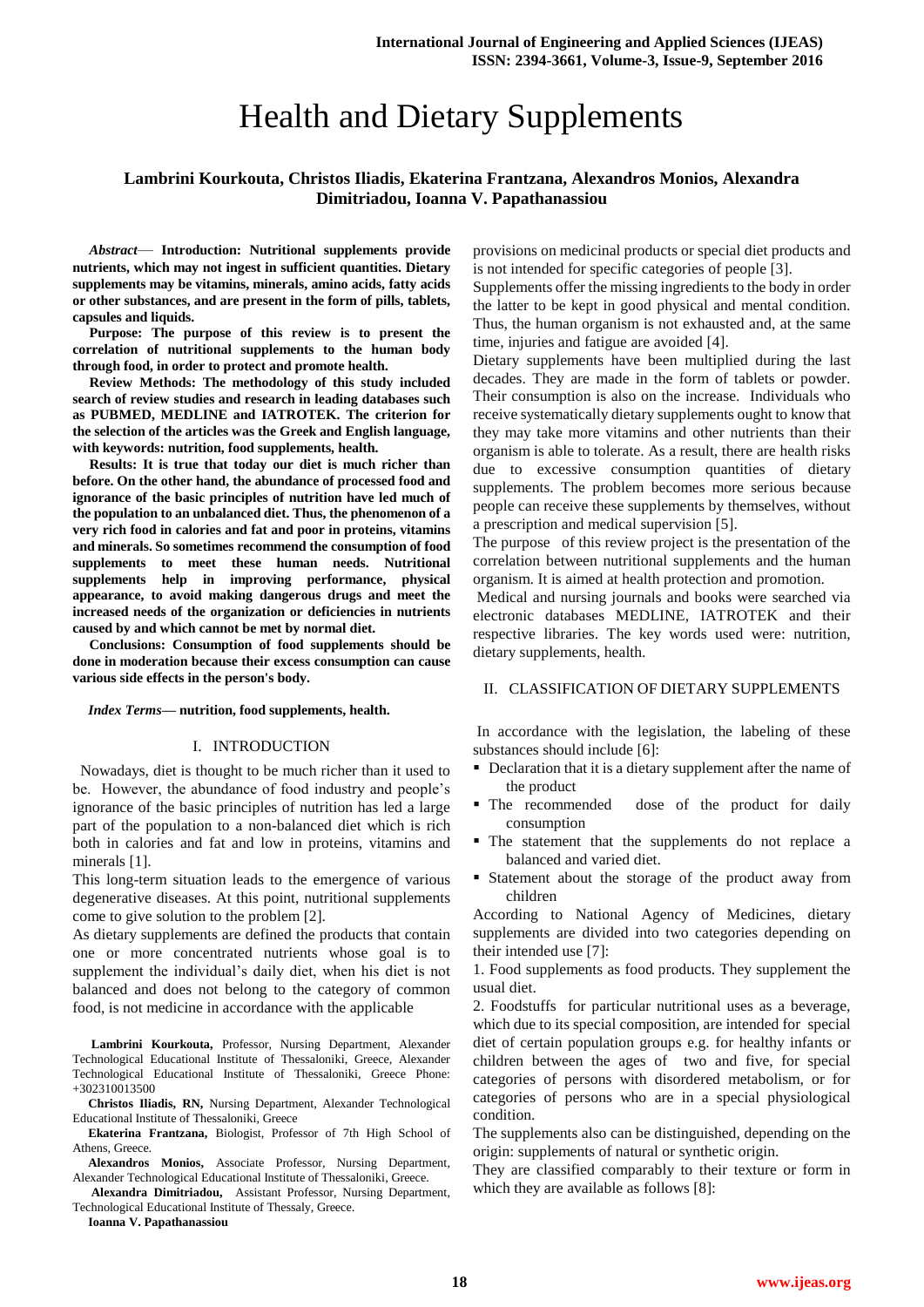- Vitamin and mineral supplements, whether they are combined in the form of multivitamins or multiminerals or not.
- Protein supplements in the form of liquid or tablet in combination or not with carbohydrates, fats, vitamins and minerals.
- Amino acids of every form and composition.
- Supplements for gaining weigh
- Meal surrogates in the form of powder, wafers or biscuits.
- Carbohydrate supplements with or without electrolytes and vitamins.
- Supplements which have natural anabolic effect and which are not included in the "banned substances''.
- ''Activator'' supplements of growth hormone and other hormones.
- Supplements of basic fatty acids.
- Foodstuffs or food ingredients such as yeast, garlic, kelp, royal jelly.
- **Herbs.**

There are thousands of supplements in the market. Many of them are very good, other moderate or some of them provide very little. The main reason for their low efficiency is their manufacturing method and the source of their basic substances [9].

## III. FORMS OF DIETARY SUPPLEMENTS

Food supplements are in various packages, sizes and types, depending on how they are taken. There are tablets, capsules, powders, oral ampoules, effervescent tablets, chocolate, mastic which is available whether in syrup form or not. More specifically, the ways of taking food supplements are the following [10, 11]:

- Oral pills, powders, for relatively quick absorption
- Sublingual drops, oral disintegrated tablets, to increase their intake and limit the damage of their active substance
- Nose spray or drops to over multiply their absorption.
- Injectables as intramuscular injections for quick absorption and action
- Bone anchored for slow and gradual absorption and prolonged action.

Some supplements are not well absorbed, some are almost completely destroyed by the stomach fluids and other irritate the mucosa of the stomach and intestine. Powders and liquid preparations are useful for those who have difficulty, for psychological or other reasons, to swallow the capsules or tablets. If the problem is psychological, it can be solved, when simultaneously with the pill intake, the athlete will drink water in a special way. Supplements in the form of sprays cause intense local irritation or possible lung aspiration.

Injecting supplement is always done under the guidance of a physician. Regarding bone anchored supplements, due to surgical technique, require monitoring and laboratory control to prevent local inflammations and complications [12].

If there is intense change in color of urine by taking a supplement, then, a large portion of the supplement is excreted either because it cannot be absorbed, or it is overdosed. This must lead to reflections on its effectiveness [13].

## IV. ADVANTAGES-DISADVANTAGES OF DIETARY SUPPLEMENTS

The advantages that nutritional supplements generally offer are as follows [14]:

- High content of nutrients in small volume
- Special nutrient composition.
- Lack of undesirable accompanying substances such as fats, cholesterol and purines
- **•** Offer complete coverage of specialized sporting needs

Nevertheless, these formulations should be treated as a supplement of basic healthy diet and not as a replacement. Users of dietary supplements often increase the dosage or frequency. As a result, doses become less and less effective. Thus, the human organism is forced to work harder to eliminate the extra amounts of these [15].

All these factors lead to the appearance of side effects due to toxicity of dietary supplements, which depends on the following factors [16]:

- The dosage because the exceeding of the recommended dosage may cause side effects
- The duration of substance intake. That is due to the fact that the human organism is overloaded, owing to specific substances that the supplement contains, till the substance is eliminated.
- The special chemical properties of some substances and their interactions with other food and substances
- Person's weight who takes those supplements
- Age, because lots of supplements are not recommended for underage persons or the elderly.
- The individual capacity because each person reacts differently in the face of various substances

No supplement is innocent. For instance, some overdose of fat-soluble vitamins causes hypervitaminosis. Protein overdose damages kidneys and the liver. A lot of carbohydrate intake in the form of powder can cause fat increase. A large dose of fatty acids may lead to some inability of the organism to form some muscle proteins. Last but not least, performance-enhancing drugs may cause endocrine disorders [17].

## V. CONCLUSION

Individuals who systematically take dietary supplements ought to be informed that they might take more nutrients than their organism is able to tolerate. Upper tolerable levels are those, which if the concentration of the substance is exceeded, then, side effects and toxicity start to appear to the human organism. People may not be aware that there are risks that may arise from those formulations. So, they often consume excessive amounts [18].

The problem becomes more serious for, they can receive these substances by themselves, without a prescription and medical supervision [19].

Therefore, users of nutritional supplements have to read carefully the labels on supplements and enriched foods and avoid taking multiple doses that exceed the Recommended Dietary benefits (RDAs) [20, 21]. In cases of doubt, people should seek the advice of a specialist before they choose a dietary supplement